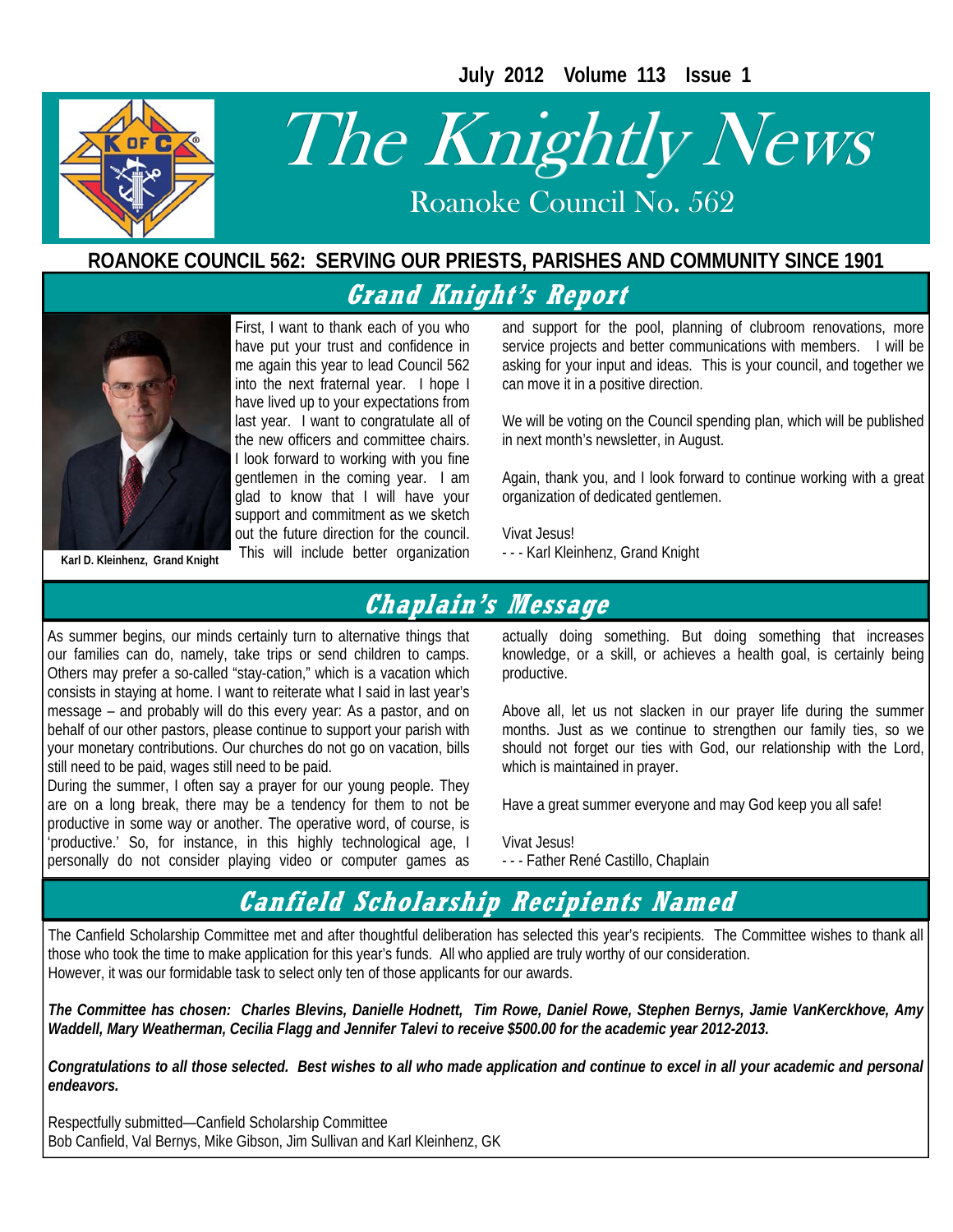#### Volume 113, Issue 1 **Page 2**

| <b>Council Officers</b>             |                           |              |  |  |  |  |  |  |  |
|-------------------------------------|---------------------------|--------------|--|--|--|--|--|--|--|
| <b>Grand Knight</b>                 | Karl Kleinhenz            | 397-4028     |  |  |  |  |  |  |  |
| Dep. Grand Knight                   | John Church               | 769-0048     |  |  |  |  |  |  |  |
| Chaplain                            | Fr. Rene Castillo         | 343-7744     |  |  |  |  |  |  |  |
| Chancellor                          | Eric Schmucker            | 309-1417     |  |  |  |  |  |  |  |
| Recorder                            | <b>Stephen Ratliff</b>    | 774-4796     |  |  |  |  |  |  |  |
| Financial Sec.                      | Mike Lazzuri              | 774-8482     |  |  |  |  |  |  |  |
| Treasurer                           | Val Bernys                | 989-9282     |  |  |  |  |  |  |  |
| Lecturer                            | Alex Nelson               | 774-5079     |  |  |  |  |  |  |  |
| Advocate                            | Dave Chopski              | 344-0901     |  |  |  |  |  |  |  |
| Warden                              | Pat Reidy                 | 725-8206     |  |  |  |  |  |  |  |
| Inside Guard                        | George Cusson             | 977-2944     |  |  |  |  |  |  |  |
| Outside Guard                       |                           |              |  |  |  |  |  |  |  |
| Trustee, 3rd Year                   | <b>Bob Canfield</b>       | 774-7554     |  |  |  |  |  |  |  |
| Trustee, 2nd Year                   | Mike Whelan               | 265-9722     |  |  |  |  |  |  |  |
| Trustee, 1st Year                   | <b>Dick Sparks</b>        | 563-1387     |  |  |  |  |  |  |  |
|                                     | <b>Committee Chairmen</b> |              |  |  |  |  |  |  |  |
| Program Director                    | <b>Bob Canfield</b>       | 774-7554     |  |  |  |  |  |  |  |
| <b>Council Activities</b>           | Eric Schmucker            | 309-147      |  |  |  |  |  |  |  |
| <b>Community Activities</b>         | <b>Nick Centrone</b>      | 947-5226     |  |  |  |  |  |  |  |
|                                     | John Church               | 769-0048     |  |  |  |  |  |  |  |
| <b>Family Activities</b>            | Vacant                    |              |  |  |  |  |  |  |  |
| <b>Youth Activities</b>             | <b>Bill Partsch</b>       | 772-7120     |  |  |  |  |  |  |  |
| <b>Church Activities</b>            | Pat Reidy                 | 725-8206     |  |  |  |  |  |  |  |
| <b>KOVAR</b>                        | Don Feick                 | 774-0187     |  |  |  |  |  |  |  |
|                                     | John Krumpos              | 960-1825     |  |  |  |  |  |  |  |
| Newsletter                          | Glen David Waldis         | 982-0835     |  |  |  |  |  |  |  |
| Kitchen                             | Tom Engl                  | 989-3708     |  |  |  |  |  |  |  |
|                                     | John Church               | 588-7968     |  |  |  |  |  |  |  |
|                                     | Mike Lazzuri              | 774-8482     |  |  |  |  |  |  |  |
|                                     | <b>Steve Wirtz</b>        | 520-2885     |  |  |  |  |  |  |  |
| <b>Basketball Tournament</b>        | Paul Yengst               | 556-8883     |  |  |  |  |  |  |  |
| <b>KCIC</b>                         | Karl Kleinhenz            | 982-8140     |  |  |  |  |  |  |  |
|                                     | Joe Devlin                | 206-2622     |  |  |  |  |  |  |  |
| Pool                                | Jim Donckers              | 345-3902     |  |  |  |  |  |  |  |
|                                     | Joe Devlin                | 206-2622     |  |  |  |  |  |  |  |
|                                     | Charlie Aesy              | 977-3364     |  |  |  |  |  |  |  |
|                                     | George Cuadrado           | 989-1758     |  |  |  |  |  |  |  |
| Membership                          | Steve Talevi              | 989-1302     |  |  |  |  |  |  |  |
| Charity                             | Matt Duffy                | 989-6067     |  |  |  |  |  |  |  |
| Home Improvements                   | Paul Yengst               | 556-8883     |  |  |  |  |  |  |  |
| House                               | Val Bernys                | 989-9282     |  |  |  |  |  |  |  |
| Club Room                           | Jim Sullivan              | 774-7034     |  |  |  |  |  |  |  |
| Ceremonials                         | Don Feick                 | 774-0187     |  |  |  |  |  |  |  |
| Pro Life                            | Tim Heffron               | 904-2746     |  |  |  |  |  |  |  |
| Canfield Scholarship                | Jim Sullivan              | 774-7034     |  |  |  |  |  |  |  |
|                                     | <b>Grand Knight</b>       | 397-4028     |  |  |  |  |  |  |  |
|                                     | <b>Bob Canfield</b>       | 774-7554     |  |  |  |  |  |  |  |
|                                     | Val Bernys                | 989-9282     |  |  |  |  |  |  |  |
|                                     | Mike Gibson               | 989-4980     |  |  |  |  |  |  |  |
| <b>Retention Committee</b>          | <b>Bill DeBerry</b>       | 343-7849     |  |  |  |  |  |  |  |
|                                     | Steve Talevi              | 989-1302     |  |  |  |  |  |  |  |
| Historian                           | <b>Bill Howard</b>        | 989-9399     |  |  |  |  |  |  |  |
| RC School Board Rep.                | Dan Zipfel                | 334-1326     |  |  |  |  |  |  |  |
| OLN Parish Rep.                     | Don Feick                 | 774-0187     |  |  |  |  |  |  |  |
| St. Elias Parish Rep.               | Jim Donckers              | 345-3902     |  |  |  |  |  |  |  |
| St. Andrews Parish Rep. Bobby Ellis |                           | 366-5102     |  |  |  |  |  |  |  |
| Insurance Rep.                      | Ken Bagnasco              | 888-211-9478 |  |  |  |  |  |  |  |
|                                     |                           |              |  |  |  |  |  |  |  |

#### **IN CASE OF ILLNESS, NEED OR DEATH, PLEASE NOTIFY ONE OF THE FOLLOWING:**

| <b>Grand Knight</b>                             | 982-8140 |  |  |  |  |
|-------------------------------------------------|----------|--|--|--|--|
| Chaplain                                        | 343-7744 |  |  |  |  |
| Financial Sec.                                  | 774-8482 |  |  |  |  |
| <b>562 COUNCIL HOME</b>                         |          |  |  |  |  |
| 3136 Harris Street, Roanoke, VA 24015           |          |  |  |  |  |
| Mail: PO Box 715, Roanoke, VA 24004             |          |  |  |  |  |
| Phone: 540-774-8296                             |          |  |  |  |  |
| www.kofc562.org                                 |          |  |  |  |  |
| Business Meeting - 1st Monday of Month-7:30p.m. |          |  |  |  |  |
| Social Meeting - 3rd Monday of Month-6:30p.m.   |          |  |  |  |  |
|                                                 |          |  |  |  |  |

#### **Catholic Historical Museum**

June sure has started out as the beginning of a busy summer season. Two of our church's had a very busy weekend, Resurrection Church in Moneta, VA had their annual Joyous Junque sale. The people were lined up and there were items all over the place. You needed to spend half the day just looking around to see all they had. Catholic Historical Museum was lucky enough to find two pedicels' to use in the museum.

St. Elias was busy cooking up some very tasteful Lebanese food in their annual Lebanese festival. You could smell the food blocks away. I believe they had a record number of people there this year. There were so many different dishes and it all was tasting delicious.

These are two events you add to your calendar for next year.

On June 5th we had the altar from the old St. Elias Church returned to CHM after a two year refurbishing project taken on by John Vietello who was working on it for his Eagle Scout project. Please take the time and come see the beautiful work he has done on this altar.

Please mark your calendars for July 20th at 7:00 pm. A lecture will be given at the CHM on *Falconry in The Middle Ages*. You must have a reservations as we are limited to 40 people. There will be a \$2.00 program fee. Please call the office (540-982-0152) and leave your name and number of people attending. The lecture is presented by Ms. Lee Chichester. Ms. Chichester conducts programs surrounding raptors and environmental conservation for groups ranging from 4-H to garden clubs.

Nick Centrone Museum office phone # 540 982-0152

#### **Knights of Columbus at Salem Red Sox Game**



Brothers, once again our Council has the opportunity to get together and enjoy a day at the ball park while honoring the memory of our recently departed members…and it's free! We have 100 tickets for the Salem Red Sox game on July 26 and will be giving them away, two per Knight, on a first come, first serve basis. You can get your two tickets just by calling John Krumpos at 989-1985.

#### **Knight of the Month Family of the Month**

handle all of the Pool Corporation accounts hours they put in at the pool

Joe Devlin, for his willingness to George & Sheila Cuadrado, for all the long

#### **Happy Birthday Brother Knights!**

James R. Specht Kevin L. Wagner Christopher M. Williams Donald J. Feick James K. Dill Robert Keeley Eugene D. O'Connor Melvin A. Richardson Michael T. Kupec Michael R. Whelan

Pierre A. Ellis Thomas J. Young Daniel W. O'Dell Brian E. Brindle Jay L. Assent Fred C. Ellis David Ray Boyer William K. Wright Anthony Nassib Azar Michael J. Wheeler

William T. Deberry Paul W. Yengst John C. Andersor David E. Bittel Kenneth R. Smith Gary A. Kehres John D. Church Thomas F. Engl

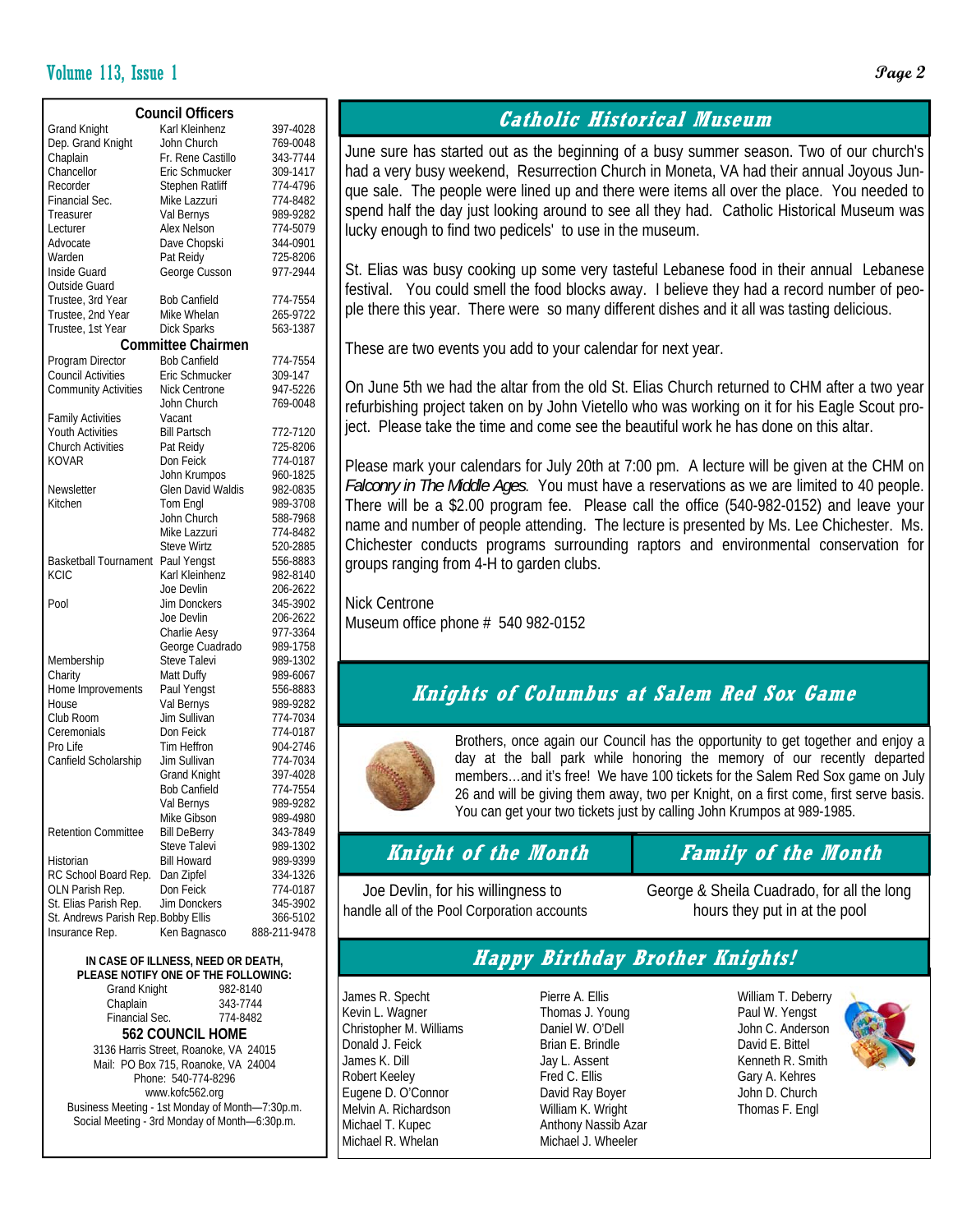#### **Historic Clergy Night**



 **Fr. Rene Castillo, GK Karl Kleinhenz, Archbishop Timothy Broglio, Msgr. Joe Lehman GK Karl Kleinhenz, Bill Howard (MC) Archbishop Timothy Broglio Fr. Steve McNally, Fr. Rene Castillo Fr. Rene Castillo, Msgr. Thomas Miller,** 

 **Archbishop Timothy Broglio** 

On Monday May 21 the Council hosted Clergy Night. The evening began with Mass at St. Andrew's celebrated by Archbishop Timothy Broglio, Archbishop of the Military Services, and concelebrated by ten priests from western and southwestern Virginia. At no time in recent memory have so many clergy assembled for a single Mass at St. Andrew's.

After Mass, 135 people attended dinner honoring our priests and religious. We were treated to a performance by Roanoke Catholic School's Performing Arts Dancers. Archbishop Broglio gave a keynote address on religious freedom and the history of military chaplaincy in the United States.

Mayor and Brother David Bowers presented Archbishop Broglio a proclamation naming May 21 as "Archbishop Timothy Broglio Day" and also presented him a key to the city.

Many people are responsible for the success of this program but a special thank you goes to Wanda Donckers and her team for set up and decoration of the Social Hall, Jim Sullivan and his Social Hour Committee, Altar Servers from Our Lady of Perpetual Help Amanda and Kaitlyn Johnson, the St. Elias Youth Group, and the staff of St. Andrew's for all their help.

Bill DeBerry, Clergy Night Chairman



 **Fr. Rene Castillo, Bob Canfield School Dance Team Msgr. Joe Lehman, Bob Canfield** 

 **Msgr. Joe Lehman, Fr. Steve McNally Entertainment by the Roanoke Catholic** GK Karl kleinhenz, Archbishop Timothy Broglio

**Silver Rose** 



Thanks to all who took part in organizing, conducting and participating in the Silver Rose Services at Roanoke Catholic School and St. Gerard Church, May 14th & 15th. Without the help of Brother Knights, this year's Silver Rose Program would not have been possible in Roanoke.

Again… THANK YOU! Patrick Reidy **The Silver Rose** | Church Activities Chairman